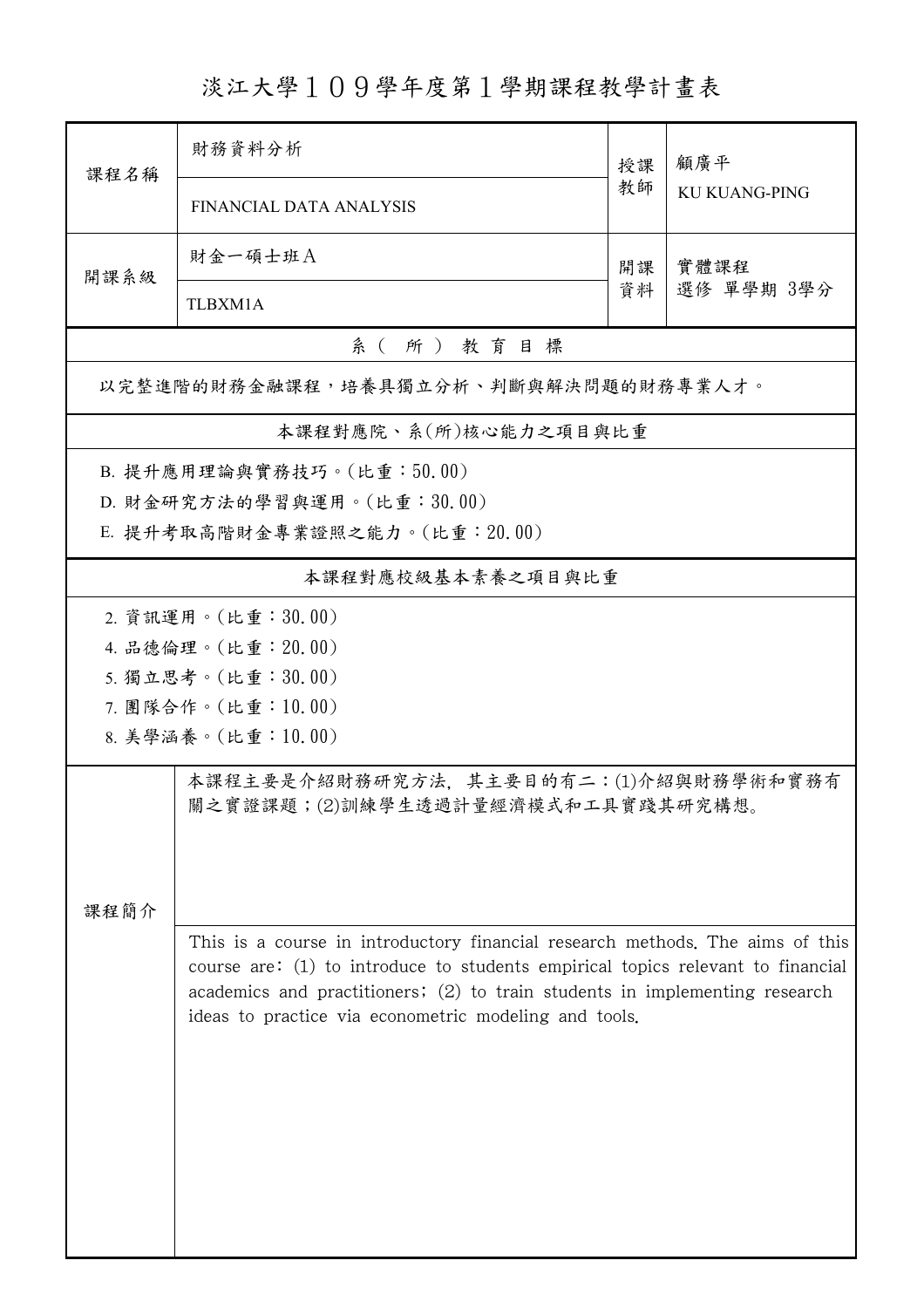## 本課程教學目標與認知、情意、技能目標之對應

將課程教學目標分別對應「認知(Cognitive)」、「情意(Affective)」與「技能(Psychomotor)」 的各目標類型。

一、認知(Cognitive):著重在該科目的事實、概念、程序、後設認知等各類知識之學習。

二、情意(Affective):著重在該科目的興趣、倫理、態度、信念、價值觀等之學習。

三、技能(Psychomotor):著重在該科目的肢體動作或技術操作之學習。

| 序<br>號         | 教學目標(中文)                     |                              |            | 教學目標(英文)                                                                                         |      |  |  |  |  |  |
|----------------|------------------------------|------------------------------|------------|--------------------------------------------------------------------------------------------------|------|--|--|--|--|--|
| $\mathbf{1}$   | 介紹與學術和實務有關之財務實證<br>課題        |                              |            | Introduce to students empirical topics relevant to<br>financial academics and practitioners.     |      |  |  |  |  |  |
| $\overline{2}$ | 訓練學生透過計量經濟模式和工具<br>實踐其研究構想。  |                              |            | Train students in implementing research ideas to<br>practice via econometric modeling and tools. |      |  |  |  |  |  |
|                | 教學目標之目標類型、核心能力、基本素養教學方法與評量方式 |                              |            |                                                                                                  |      |  |  |  |  |  |
| 序號             | 目標類型                         | 院、系(所)<br>核心能力               | 校級<br>基本素養 | 教學方法                                                                                             | 評量方式 |  |  |  |  |  |
| $\mathbf{1}$   | 認知                           | <b>BDE</b>                   | 24578      | 講述                                                                                               | 作業   |  |  |  |  |  |
| 2              | 認知                           | <b>BDE</b>                   | 24578      | 講述                                                                                               | 作業   |  |  |  |  |  |
|                | 授課進度表                        |                              |            |                                                                                                  |      |  |  |  |  |  |
| 週次             | 日期起訖                         | 內 容 (Subject/Topics)         |            |                                                                                                  | 備註   |  |  |  |  |  |
| 1              | $109/09/14$ ~<br>109/09/20   | 基礎財金統計分析                     |            |                                                                                                  |      |  |  |  |  |  |
| $\overline{2}$ | $109/09/21$ ~<br>109/09/27   | 統計檢定                         |            |                                                                                                  |      |  |  |  |  |  |
| 3              | $109/09/28$ ~<br>109/10/04   | 基本迴歸分析 (I)                   |            |                                                                                                  |      |  |  |  |  |  |
| 4              | $109/10/05$ ~<br>109/10/11   | 基本迴歸分析 (II)                  |            |                                                                                                  |      |  |  |  |  |  |
| 5              | $109/10/12$ ~<br>109/10/18   | 進階迴歸分析 (I)                   |            |                                                                                                  |      |  |  |  |  |  |
| 6              | $109/10/19$ ~<br>109/10/25   | 進階迴歸分析 (II)                  |            |                                                                                                  |      |  |  |  |  |  |
|                | $109/10/26$ ~<br>109/11/01   | 虛擬變數(dummy variable)的應用 (I)  |            |                                                                                                  |      |  |  |  |  |  |
| 8              | $109/11/02$ ~<br>109/11/08   | 虛擬變數(dummy variable)的應用 (II) |            |                                                                                                  |      |  |  |  |  |  |
| 9              | $109/11/09$ ~<br>109/11/15   | 時間序列分析方法 (I)                 |            |                                                                                                  |      |  |  |  |  |  |
| 10             | $109/11/16$ ~<br>109/11/22   | 時間序列分析方法 (II)                |            |                                                                                                  |      |  |  |  |  |  |
| 11             | $109/11/23$ ~<br>109/11/29   | 期中考試                         |            |                                                                                                  |      |  |  |  |  |  |
| 12             | $109/11/30$ ~<br>109/12/06   | 資產定價模式(I)                    |            |                                                                                                  |      |  |  |  |  |  |
|                |                              |                              |            |                                                                                                  |      |  |  |  |  |  |